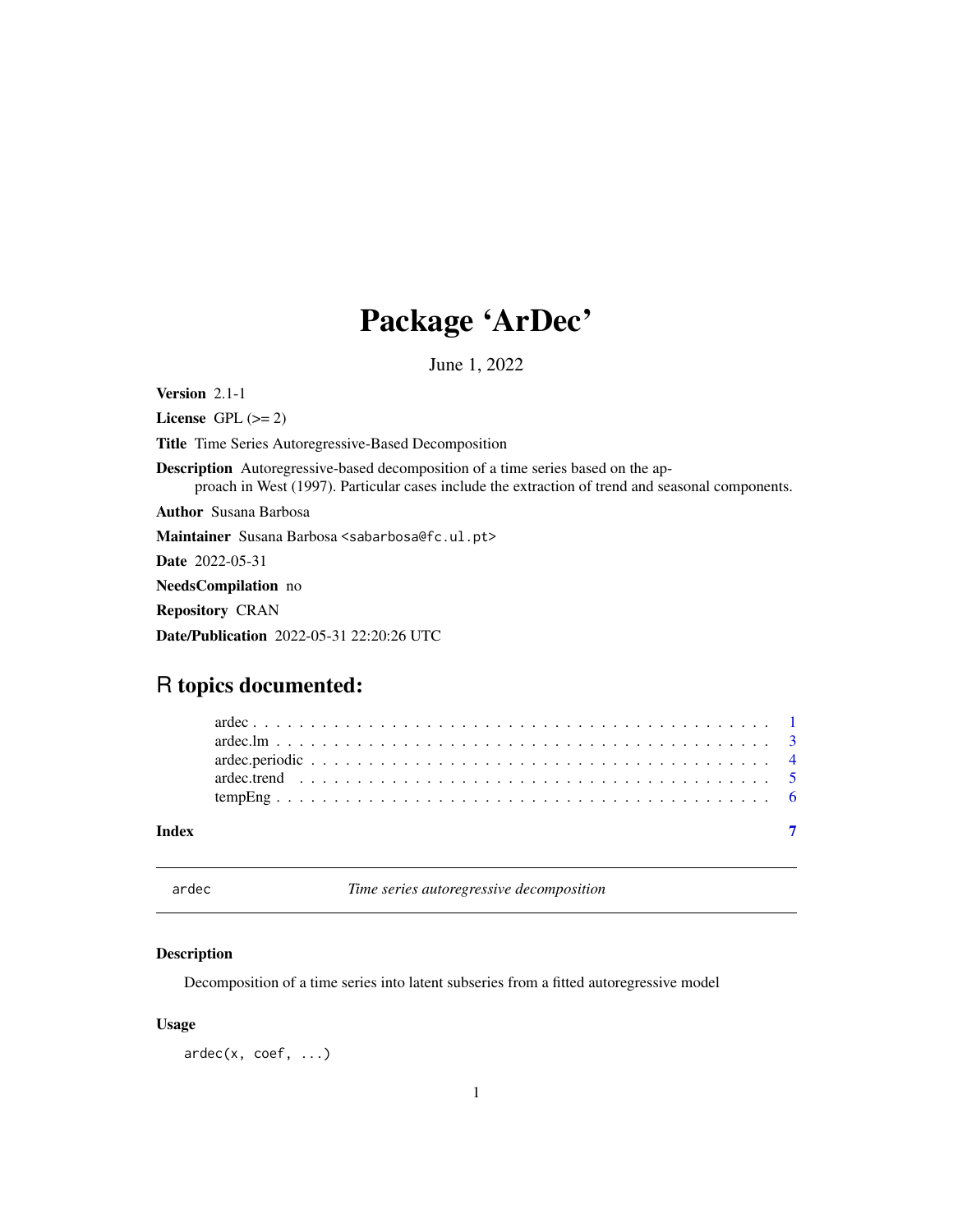2 ardec and 2 ardec and 2 ardec and 2 ardec and 2 ardec and 2 ardec and 2 ardec and 2 ardec and 2 ardec and 2

#### **Arguments**

| $\mathsf{x}$ | time series                                |
|--------------|--------------------------------------------|
| coef         | autoregressive parameters of $AR(p)$ model |
| .            | additional arguments for specific methods  |

#### Details

If an observed time series can be adequately described by an (eventually high order) autoregressive AR(p) process, a constructive result (West, 1997) yields a time series decomposition in terms of latent components following either AR(1) or AR(2) processes depending on the eigenvalues of the state evolution matrix.

Complex eigenvalues r exp(iw) correspond to pseudo-periodic oscillations as a damped sine wave with fixed period (2pi/w) and damping factor r. Real eigenvalues correspond to a first order autoregressive process with parameter r.

### Value

A list with components:

| period  | periods of latent components         |
|---------|--------------------------------------|
| modulus | damping factors of latent components |
| comps   | matrix of latent components          |

# Author(s)

S. M. Barbosa

# References

West, M. (1997), Time series decomposition. Biometrika, 84, 489-494.

West, M. and Harrisson, P.J. (1997), Bayesian Forecasting and Dynamic Models, Springer-Verlag.

#### Examples

data(tempEng) coef=ardec.lm(tempEng)\$coefficients # warning: running the next command can be time comsuming! decomposition=ardec(tempEng,coef)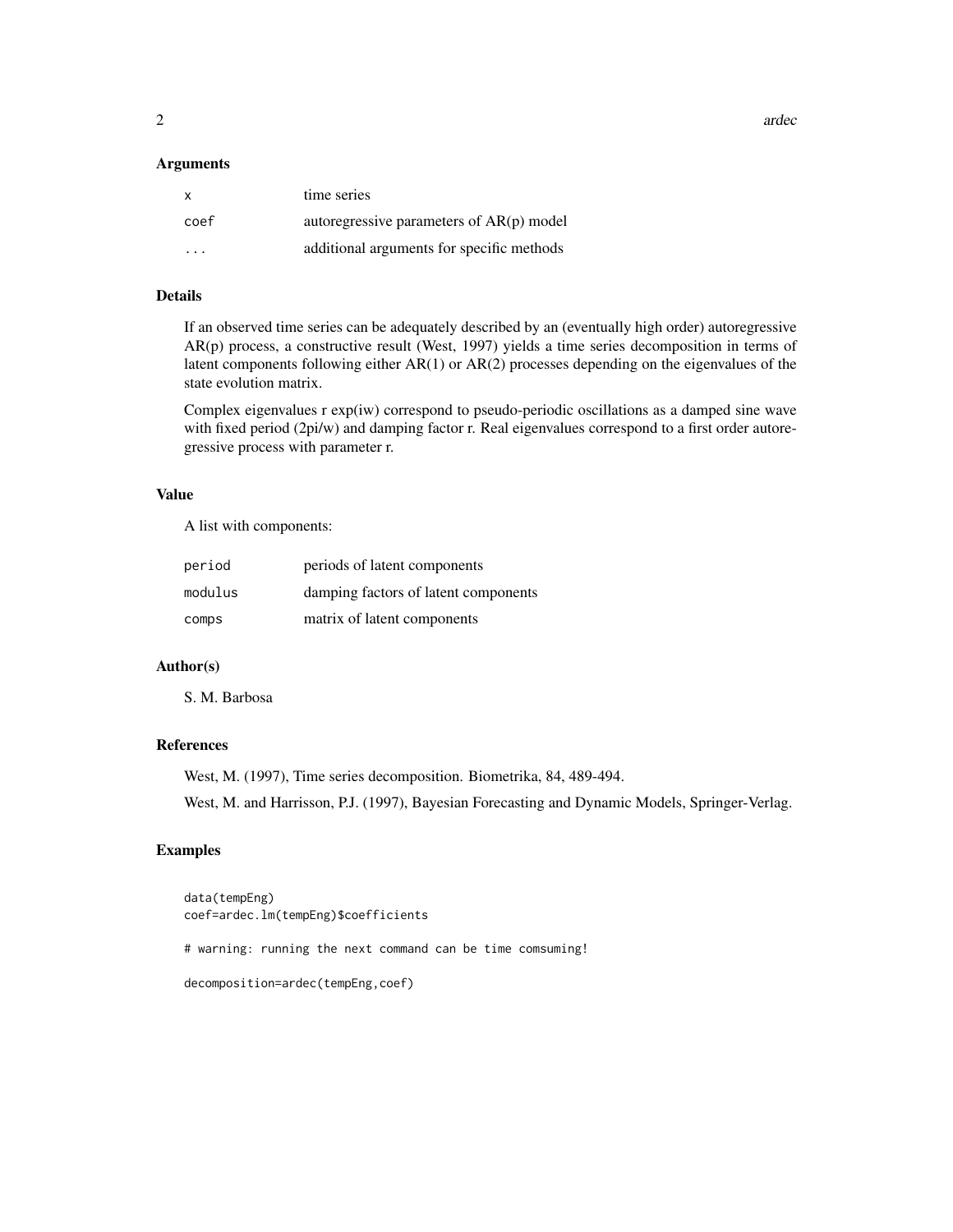<span id="page-2-0"></span>

Function ardec.lm fits an autoregressive model of order p, AR(p) to a time series through a linear least squares regression.

#### Usage

ardec.lm(x)

# Arguments

x time series

#### Value

For ardec.lm, an object of class "lm".

#### Author(s)

S. M. Barbosa

# References

West, M. (1995), Bayesian inference in cyclical component dynamic linear models.Journal of the American Statistical Association, 90, 1301-1312.

# See Also

[ar](#page-0-1), [lm](#page-0-1)

# Examples

```
data(tempEng)
model=ardec.lm(tempEng)
```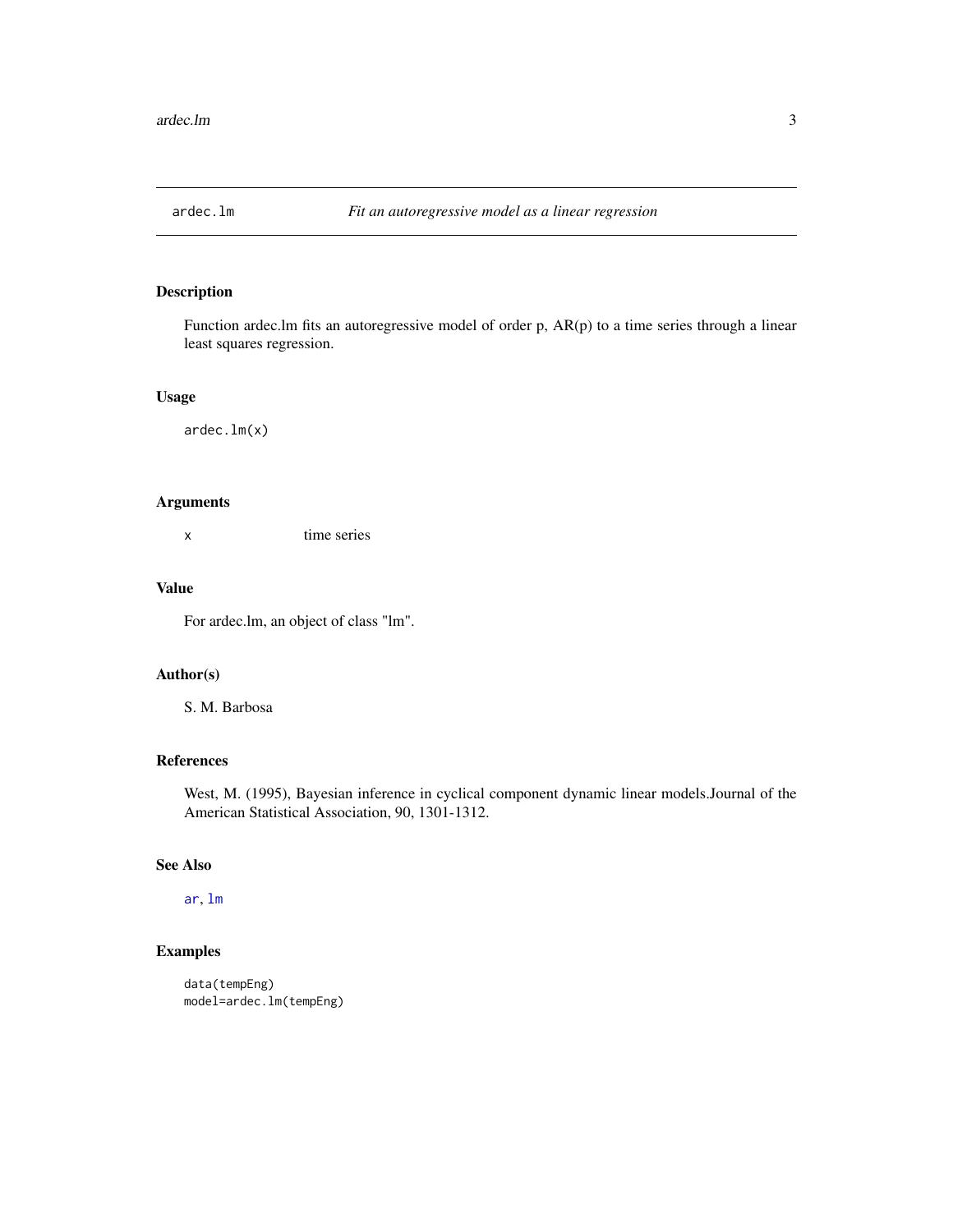<span id="page-3-0"></span>

Function ardec.periodic extracts a periodic component from the autoregressive decomposition of a monthly time series.

# Usage

ardec.periodic(x, per, tol =  $0.95$ )

# Arguments

| x   | time series                               |
|-----|-------------------------------------------|
| per | period of the component to be extracted   |
| tol | tolerance for the period of the component |

# Value

A list with components:

| period    | period for the anual component          |
|-----------|-----------------------------------------|
| modulus   | damping factor for the annual component |
| component | extracted component                     |

### Author(s)

S. M. Barbosa

# Examples

```
data(tempEng)
ardec.periodic(tempEng,per=12)
```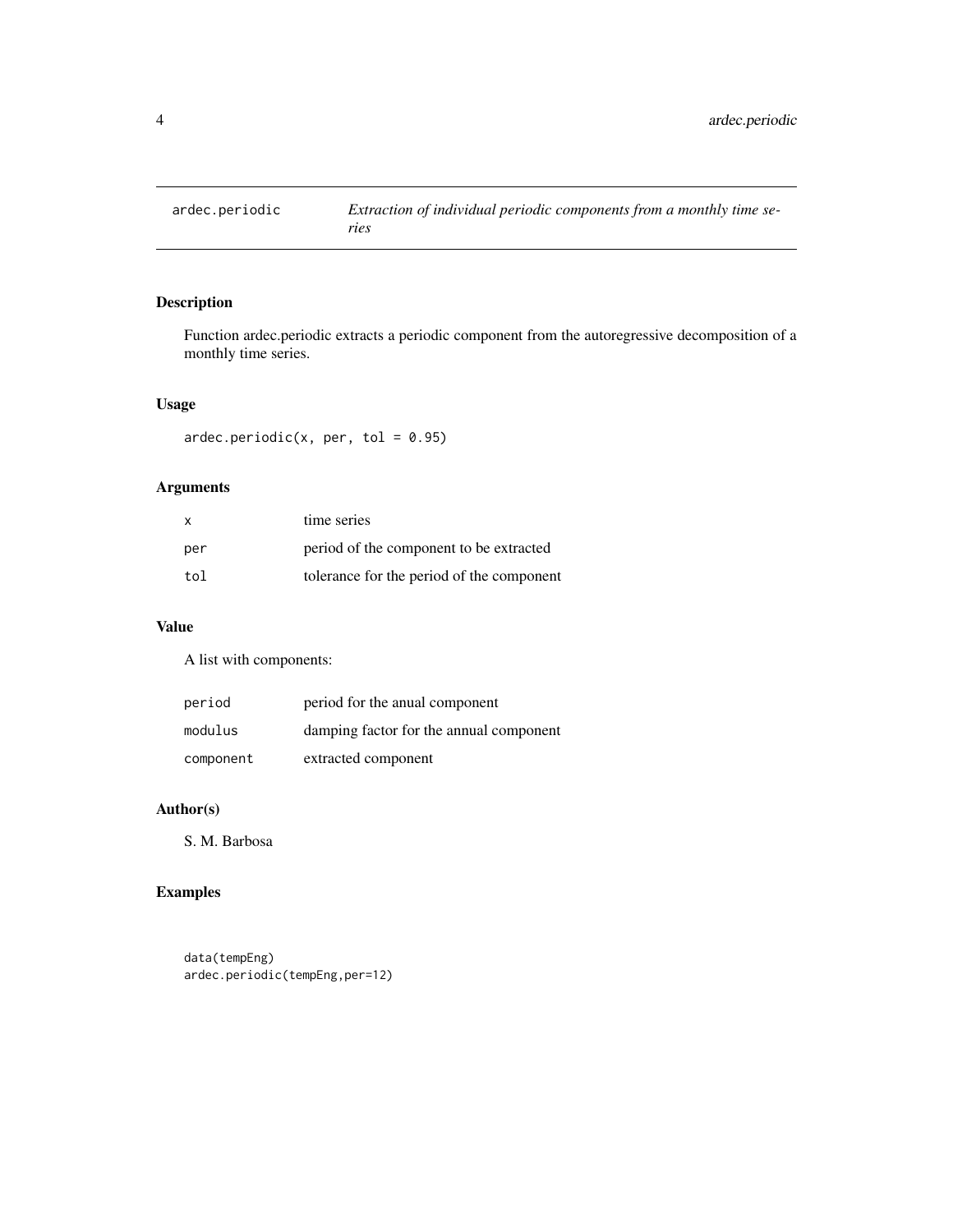<span id="page-4-0"></span>

Function ardec.trend extracts the trend component from the autoregressive decomposition of a monthly time series.

# Usage

ardec.trend(x)

# Arguments

x time series

#### Value

A list with components:

| modulus | damping factor for the annual component |
|---------|-----------------------------------------|
| trend   | trend component                         |

# Author(s)

S. M. Barbosa

# Examples

data(co2) ardec.trend(co2)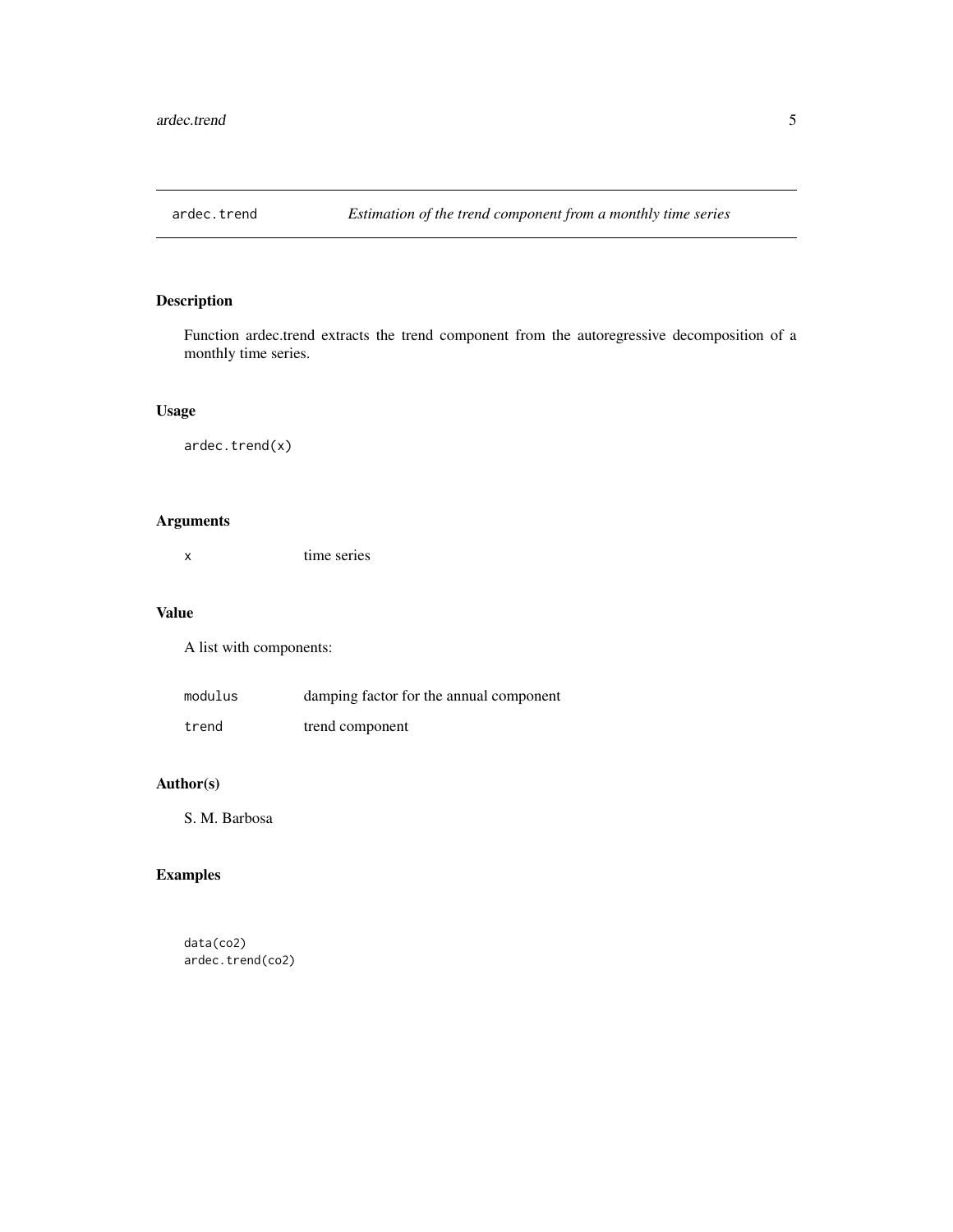<span id="page-5-0"></span>

Monthly temperature in Central England from 1723-1970

# Usage

data(tempEng)

# Format

Time-Series [1:2976] from 1723 to 1971

# Source

Hipel, K. W. and Mcleod, A. (1994) Time Series Modelling of Water Resources and Environmental Systems, Elsevier

# Examples

data(tempEng)